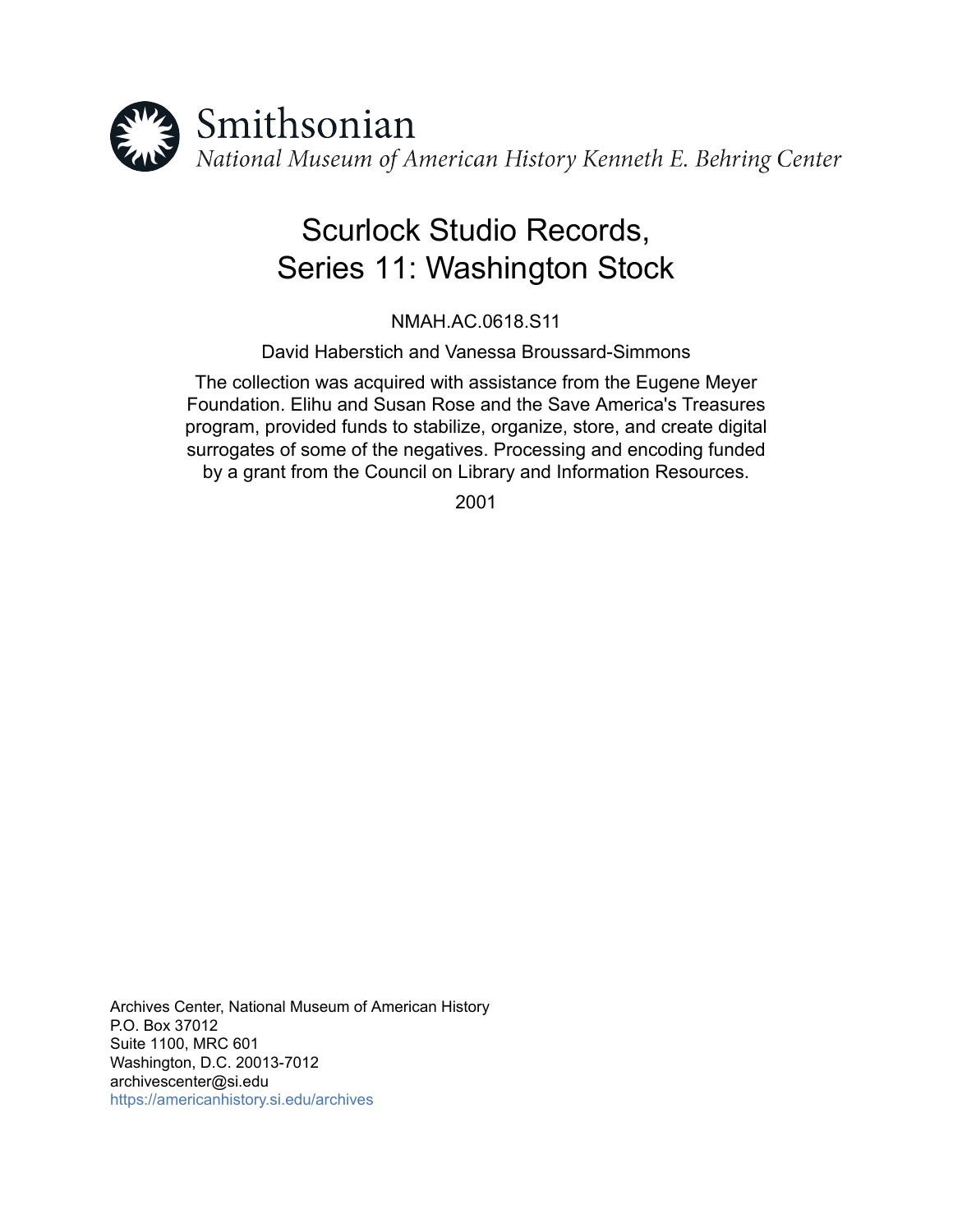## **Table of Contents**

<span id="page-1-0"></span>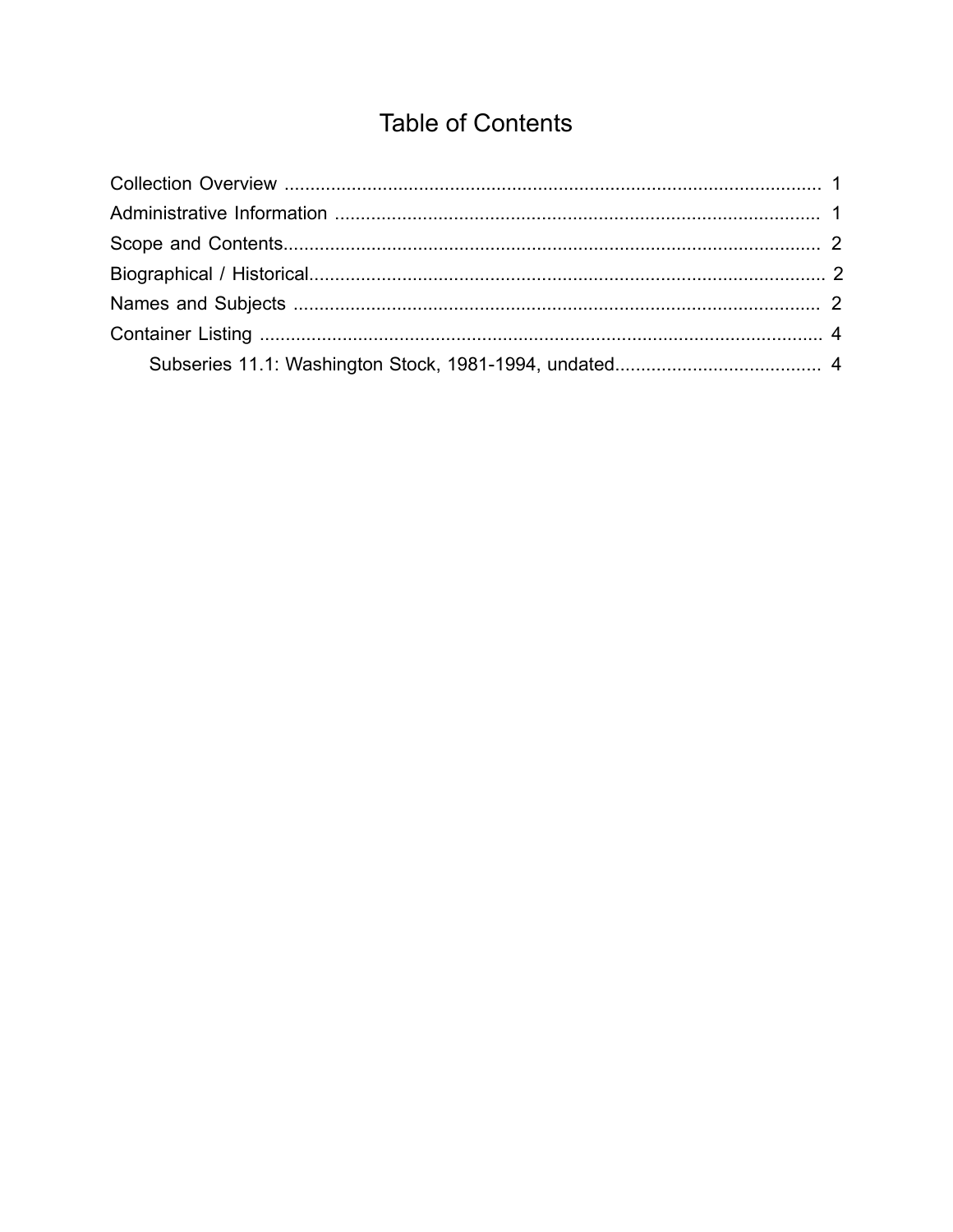### <span id="page-2-0"></span>**Collection Overview**

| Archives Center, National Museum of American History                                                                                                                                                                                                                                                                                                                                                                                          |  |
|-----------------------------------------------------------------------------------------------------------------------------------------------------------------------------------------------------------------------------------------------------------------------------------------------------------------------------------------------------------------------------------------------------------------------------------------------|--|
| Scurlock Studio Records, Series 11: Washington Stock                                                                                                                                                                                                                                                                                                                                                                                          |  |
| 1981-1994, undated                                                                                                                                                                                                                                                                                                                                                                                                                            |  |
| NMAH.AC.0618.S11                                                                                                                                                                                                                                                                                                                                                                                                                              |  |
| Scurlock Studio (Washington, D.C.)<br>Scurlock, George H. (Hardison), 1919-2005<br>Scurlock, Addison N., 1883-1964<br>Scurlock, Robert S. (Saunders), 1917-1994<br>Custom Craft                                                                                                                                                                                                                                                               |  |
| 2 Boxes                                                                                                                                                                                                                                                                                                                                                                                                                                       |  |
| English.                                                                                                                                                                                                                                                                                                                                                                                                                                      |  |
| The Scurlock photographic studio was a fixture in the Shaw area<br>of Washington, DC from 1911 to 1994, and encompassed two<br>generations of photographers, Addison N. Scurlock (1883-1964) and<br>his sons George H. (1920-2005) and Robert S. (1916-1994). Series<br>11 documents the administrative activities of Washington Stock. An<br>overview to the entire Scurlock collection is available here: Scurlock<br><b>Studio Records</b> |  |
|                                                                                                                                                                                                                                                                                                                                                                                                                                               |  |

## <span id="page-2-1"></span>**Administrative Information**

#### Forms Part Of

This series forms part of the [Scurlock Studio Records](http://sova.si.edu/record/NMAH.AC.0618) group.

Scurlock Studio Records:

- [Series 1: Black and White Photographs](http://sova.si.edu/record/NMAH.AC.0618.S01)
- [Series 2: Color Photographs](http://sova.si.edu/record/NMAH.AC.0618.S02)
- [Series 3: Framed Prints](http://sova.si.edu/record/NMAH.AC.0618.S03)
- [Series 4: Black-and-White Silver Gelatin Negatives](http://sova.si.edu/record/NMAH.AC.0618.S04)
- [Series 5: Color Negatives](http://sova.si.edu/record/NMAH.AC.0618.S05)
- Series 6: Color [Transparencies,](http://sova.si.edu/record/NMAH.AC.0618.S06) Slides, and Other Formats
- [Series 7: Black-and-White Color Separation Negatives and Matrices](http://sova.si.edu/record/NMAH.AC.0618.S07)
- [Series 8: Scurlock Studio Business Records](http://sova.si.edu/record/NMAH.AC.0618.S08)
- [Series 9: Custom Craft Business Records](http://sova.si.edu/record/NMAH.AC.0618.S09)
- [Series 10: Capitol School of Photography](http://sova.si.edu/record/NMAH.AC.0618.S10)
- Series 11: [Washington](http://sova.si.edu/record/NMAH.AC.0618.S11) Stock
- [Series 12: Background Materials and Publications](http://sova.si.edu/record/NMAH.AC.0618.S12)

#### Preferred Citation

Scurlock Studio Records, Archives Center, National Museum of American History. Smithsonian Institution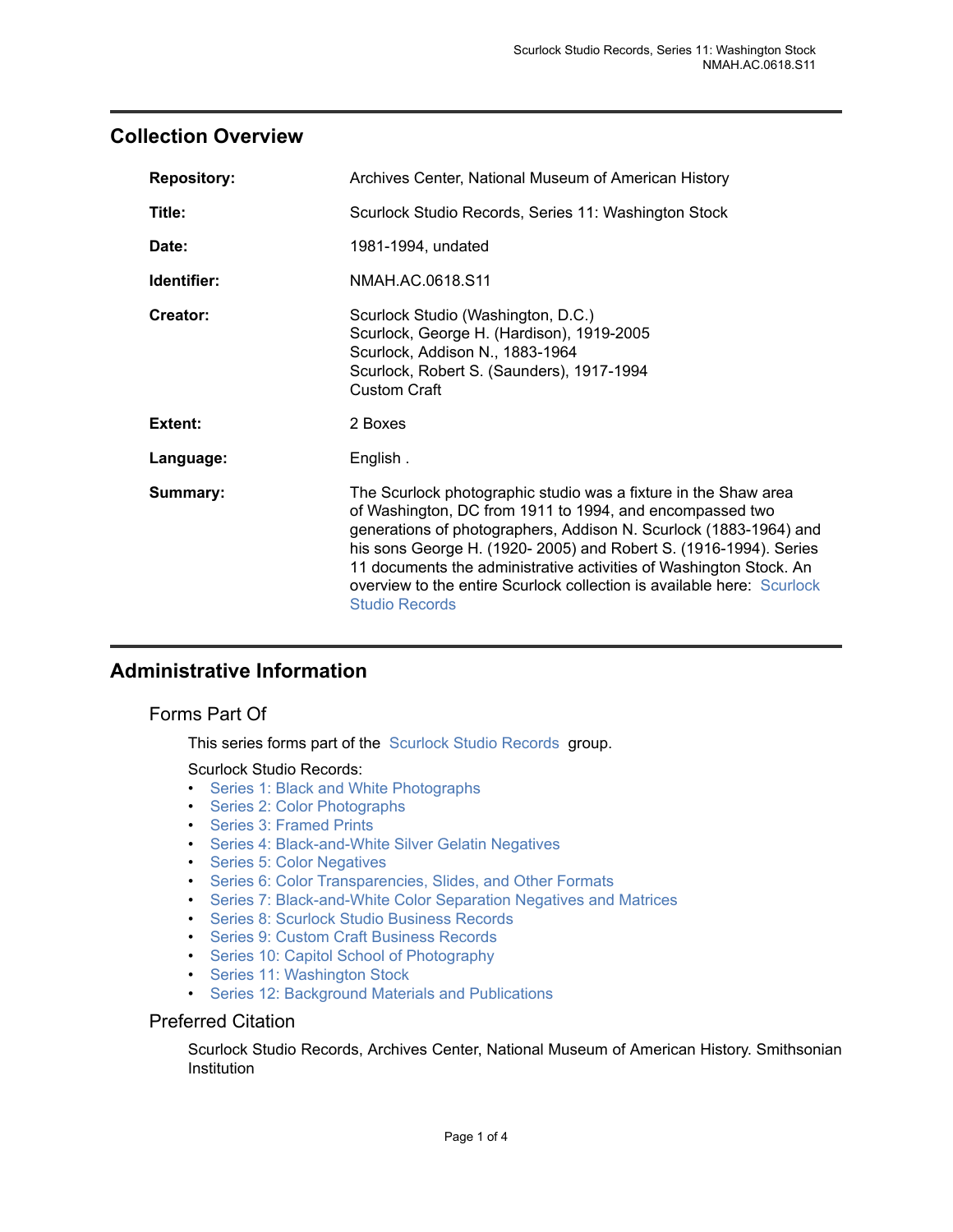#### **Restrictions**

Collection is open for research.

Gloves must be worn when handling unprotected photographs and negatives. Special arrangements required to view negatives due to cold storage. Using negatives requires a three hour waiting period. Contact the Archives Center at 202-633-3270.

#### Conditions Governing Use

When the Museum purchased the collection from the Estate of Robert S. Scurlock, it obtained all rights, including copyright. The earliest photographs in the collection are in the public domain because their term of copyright has expired. The Archives Center will control copyright and the use of the collection for reproduction purposes, which will be handled in accordance with its standard reproduction policy guidelines. Archives Center cost-recovery and use fees may apply when requesting reproductions.

## <span id="page-3-1"></span>**Biographical / Historical**

The Scurlock photographic studio was a fixture in the Shaw area of Washington, DC. from 1911 to 1994, and encompassed two generations of photographers, Addison N. Scurlock (1883-1964) and his sons George H. (1920- 2005) and Robert S. (1916-1994). [More...](http://sova.si.edu/record/NMAH.AC.0618)

## <span id="page-3-0"></span>**Scope and Contents**

Materials document administrative activities and consist of standard forms, orders, drafts of shipping invoices and published materials. These materials are arranged in chronological order.

### <span id="page-3-2"></span>Names and Subject Terms

This collection is indexed in the online catalog of the Smithsonian Institution under the following terms:

Subjects:

African American entertainers -- 20th century African American photographers African Americans -- History -- 20th century Commercial photography -- 20th century -- Washington (D.C) Photography -- 20th century -- Washington (D.C.) Politicians -- 20th century Portraits -- 20th century **Segregation** 

Types of Materials:

Color separation negatives Dye transfer process Matrices, color separation Photographs -- 20th century Studio portraits

#### Names:

DuBois, W.E.B. (William Edward Burghardt), 1868-1963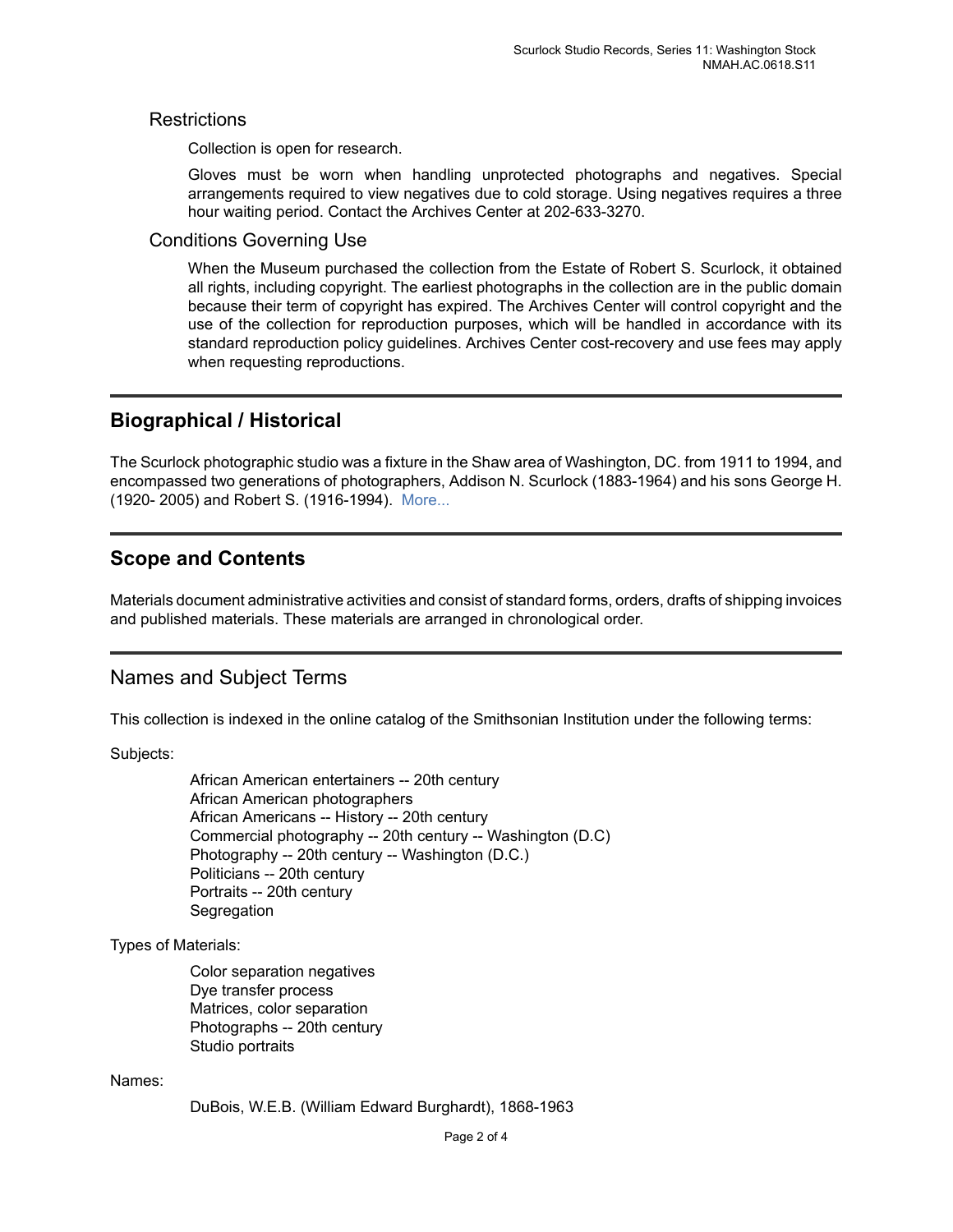Howard University -- 20th century Washington, Booker T., 1856-1915

#### Places:

Shaw (Washington, D.C.) Washington (D.C.) -- African Americans Washington (D.C.) -- Small business -- 20th century